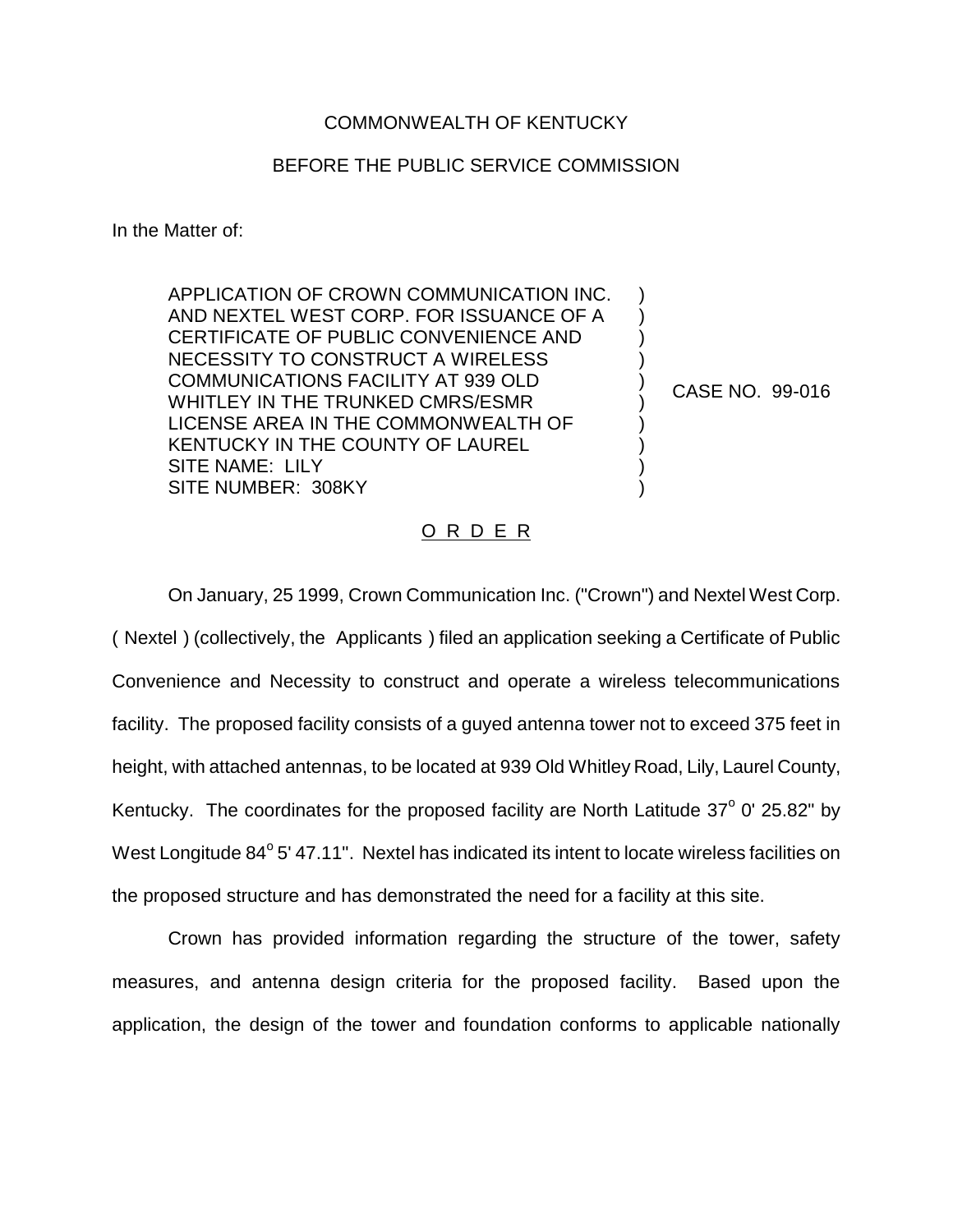recognized building standards, and the plans have been certified by a Registered Professional Engineer.

Pursuant to 807 KAR 5:063, Section 1(1)(n), the Applicants have notified the Judge Executive of Laurel County of the proposed construction. To date, no comments have been filed by the Judge Executive. The Applicants have filed applications with the Federal Aviation Administration and the Kentucky Airport Zoning Commission seeking approval for the construction and operation of the proposed facility. Both applications have been approved.

The Applicants have filed notices verifying that each person who owns property within 500 feet of the proposed facility has been notified of the pending construction. The notice solicited any comments and informed the property owners of their right to request intervention. In addition, notice of the proposed construction has been posted in a visible location for at least two weeks after filing the application. To date, no comments have been filed with the Commission.

Pursuant to KRS 278.280, the Commission is required to determine proper practices to be observed when it finds, upon complaint or on its own motion, that the facilities of any utility subject to its jurisdiction are unreasonable, unsafe, improper, or insufficient. To assist the Commission in its efforts to comply with this mandate, Crown should notify the Commission if it does not use this antenna tower to provide service in the manner set out in its application and this Order. Upon receipt of such notice, the Commission may, on its own motion, institute proceedings to consider the proper practices, including removal of the unused antenna tower, which should be observed by Crown.

-2-